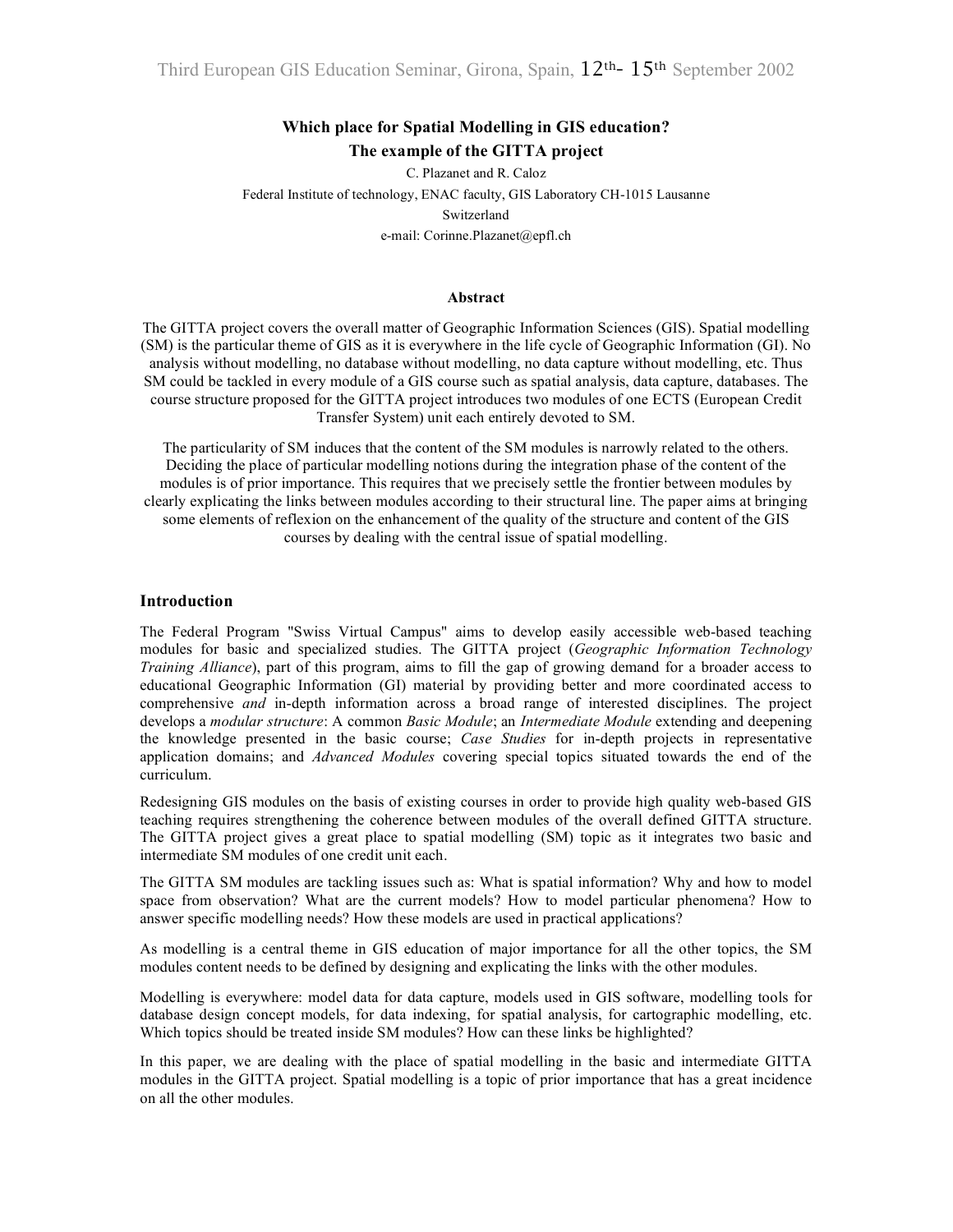The first section of the paper presents the GI curriculum as it is structured in the GITTA project. Next section presents the content of spatial modelling modules. The core section expresses and details the links with the other GITTA modules while discussing the importance of emphasizing the teaching on spatial modelling within GI education curriculum.

# **The GI curriculum in the GITTA project**

Among the long list of advantages provided by WBT (Web Based Training) when moving from classical classroom GI education to WBT according to (Horton, 2000), one of major lies in the enhancement of the quality of the structure and the content of courses. Usually, several critical points can be pointed out in classical GI curriculum, even if the overall GI course may be easily structured by following GIS from design to use:

- The lack of link and consistency between the different materials tackled, that may produce overlaps in teaching and confuse students,
- The difference of quality between modules,
- The place devoted to spatial modelling aspects usually too short or even inexistent, or at the end of GI curriculum.

The GITTA project aims to design a modular course structure which is based on the following structural elements. The *modules* are an educational component which (1) bounds a specific field of knowledge and (2) leads to well-defined knowledge and/or skills. *Unit***s** are an amount of course work which is (1) a functional part of a module and which (2) corresponds usually to 1 credit unit CU (0.5 CUs and multiples of CUs are possible). *Credit Unit (CU)* corresponds to one unit of the ECTS (European Credit Transfer System). In terms of workload 60 credits represent one year of study (SwissVirtualCampus).



*Figure 1: Pedagogical approach — GITTA shell model (2)*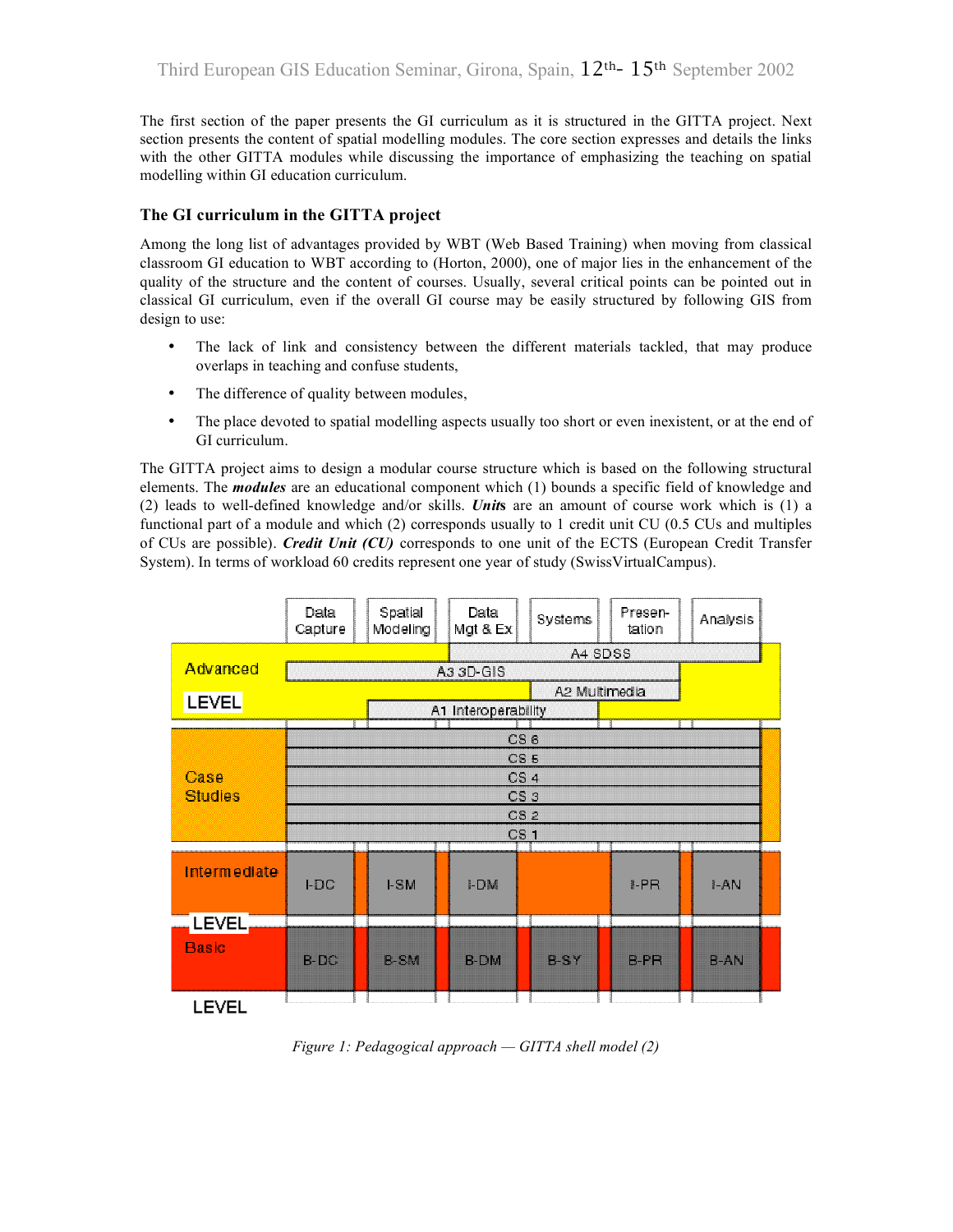The *Modules* "Basic", "Intermediate", "Case Studies", and "Advanced" form the implementation of pedagogical objectives. The modules are broken down into *units* which are the basic structural element, defined in Credit Units (in terms of workload and expected results, respectively). It is important to note that students may stop the curriculum even after the basic level, according to their needs. For more details, you may read the paper from Eric Lorup, the GITTA project coordinator, also presented in EUGISES 2002 (Lorup, 2002).

Each Module touches on a number of *Methods and Techniques* as well as their applications, including "Spatial Modelling" (called SM), "Data Capture" (DC), "Data Management and Exchange" (DM), "Analysis" (AN), "Presentation" (PR), and "Systems" (SY) – cf figure 1. In the Basic Module, foundations and basic methods in each of these technical domains are introduced. In the Intermediate Module, the knowledge of these techniques is further refined. The level of abstraction is higher. The techniques that students learn are less frequently tackled but more specialized. The Case Studies, then, again involve the full breadth of methods and techniques, however this time, the focus is on solidifying the theoretical knowledge in a case-based and trans-disciplinary study. Finally, units of the Advanced Modules concentrate on more specific issues and provide in-depth information on selected techniques (GITTA).

Proposing a new structure for the GI curriculum, the GITTA project fills the gaps previously mentioned for the following reasons:

- The new structure bring consistency between modules in order to globally enhance the quality of the overall curriculum and provide a clear view of the links between GI modules,
- The rewriting of the content of the modules improve the quality as the project provides a common framework for involved development teams,
- The proposed structure provides a large place to spatial modelling topic by assigning two modules, basic and intermediate, of one credit each on a total of respectively 4 and 6,
- The SM modules are supposed to be the first modules that initiate the GI curriculum.

### **The content of spatial modelling modules**

Spatial modelling is a first step theme, of importance for all the other topics of Geographic Information Sciences (Caloz and Collet, 1997). Hereafter the paper presents the content of the two GITTA Spatial Modelling modules that we currently settled. Our approach and the related reflections in designing their content will be discussed in the next sections.

#### *Basic Spatial Modelling module (B-SM)*

The basic spatial modelling module (B-SM) addresses the theoretical aspects for observing and abstracting real world geographic space and phenomena into spatial data structures. The module aims at developing sound fundamental understanding of the nature of geographic space and its perception and representation in digital models. The structure of B-SM module follows the modelling process of a geographic information system, going from observation throught digital spatial models to database modelling. We are dealing here with fundamental modelling from a general perspective without considering a particular application, even if in pratice the modelling process is obviously guided by an objective.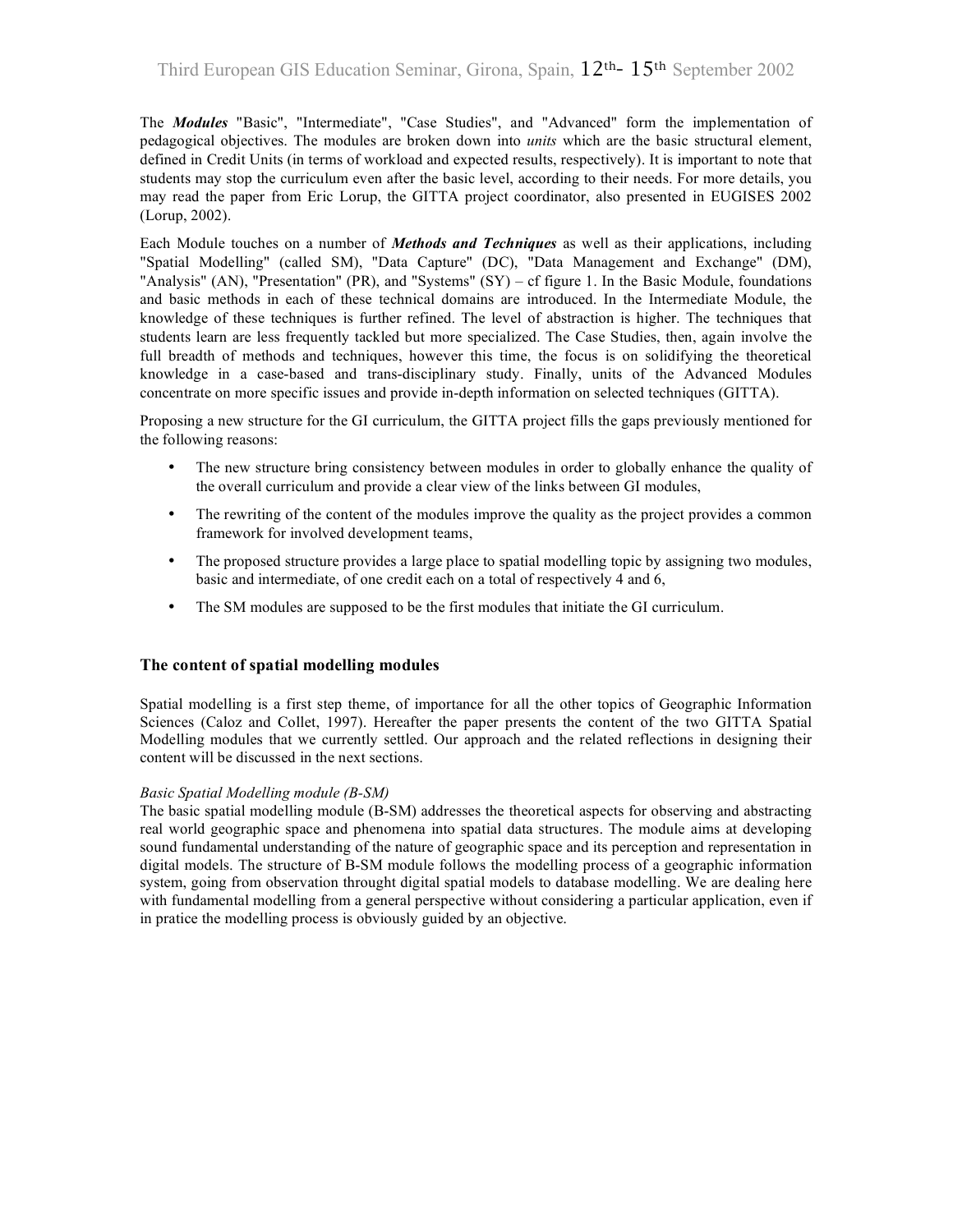

*Figure 2: Structure proposed for the basic spatial modelling module (L for lesson, U for unit)*

In lesson 1, the key problem is: How to formalize spatial reality ? The learning objectives are to: introduce the issue of modelling, the cartographic modelling as the conventional way and the apprehension of space as discrete or continuous. Lesson 2 presents the fundamental spatial concepts such as scale, georeferencing, spatial relationships as a basis for further developments in the module. Lesson 3 tackles the issue: How to describe spatial objects ? It consists in presenting required concepts, and defining observation spatial units and their properties, and spatial (digital) information. Lesson 4 key issue is: The digital modelling process – which steps are involved? It is the core of the B-SM module, presenting and comparing the 2 fundamental models: vector and raster. The lesson 5 dealing with: *how to design a database?* has for learning objectives to present conceptual modelling notions and spatial conceptual modelling specificities. The figure 2 provides a graphical outline of B-SM module as lessons and units.

#### *Intermediate Spatial Modelling module (I-SM)*

While B-SM module tackles fundamental modelling from a general perspective without considering a particular application, the intermediate module (I-SM) deals with modelling regarding to the objectives. The I-SM module tackles models that are more abstract, models based on the spatial feature properties or models that are objective oriented less classical but more efficient. It extends basic understanding to more complex models devoted either to particular phenomena such as relief, network, surfaces, etc. (lesson 1), to specific needs for spatial analysis or database indexing structures (lesson 2), to the special issue of interoperability in GIS as more and more applications require data from different sources (lesson 3), and the technical issue of modelling from an engineering point of view (lesson 4). The figure 3 shows the proposed content in lessons and units.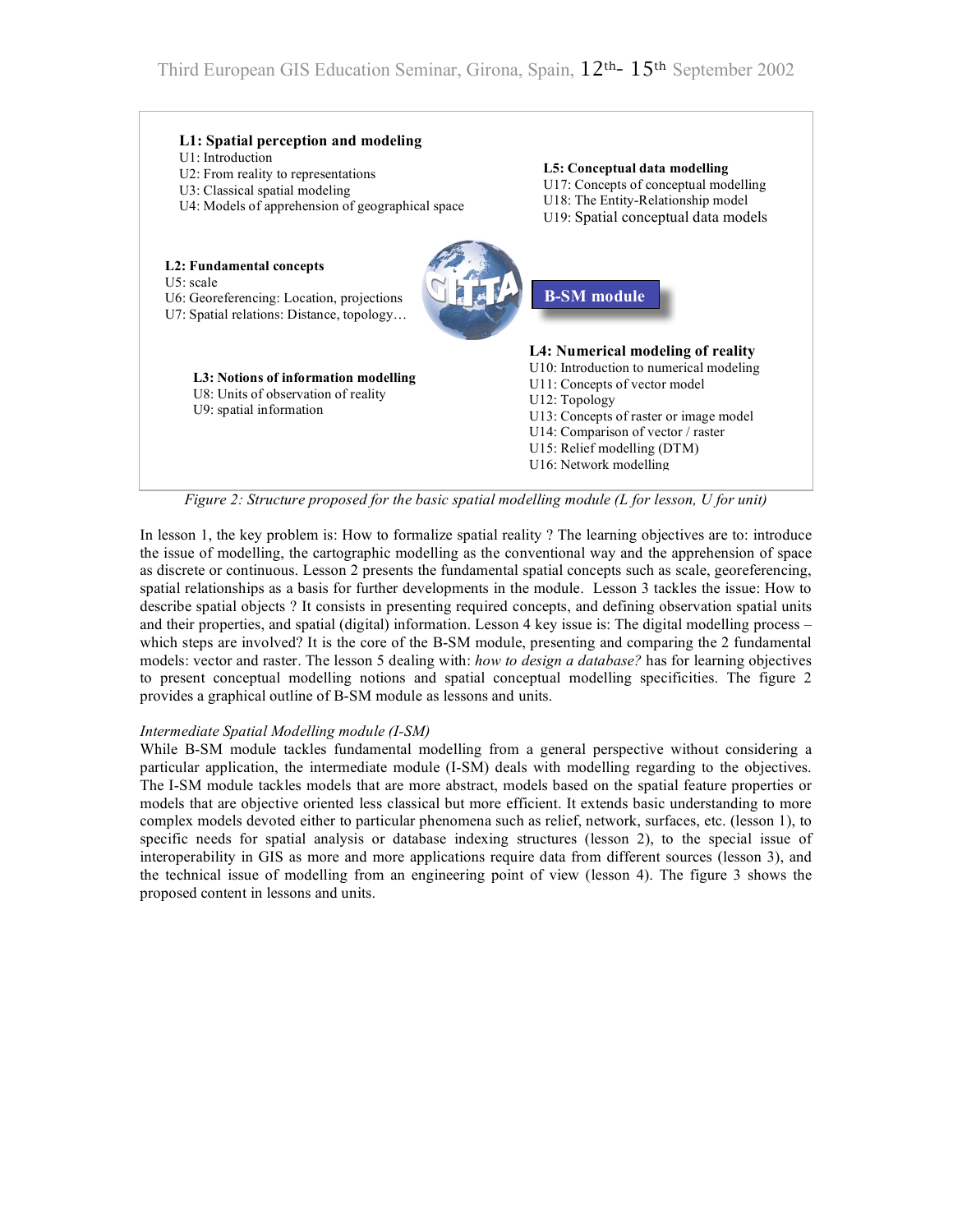

*Figure 3: Structure proposed for the intermediate spatial modelling module*

## **Integration in the GI curriculum**

In order to evaluate the contents proposed for the B-SM and I-SM modules by themselves and according to the other GITTA modules, we have to pay attention on their structural trend line. A logical structure well defined and formalized should guaranty that the set of concepts tackled covering the topic is exhaustive, and that the content is consistent regarding the other modules in order to avoid as far as possible redundancies when they are not justified.

### *Spatial modelling modules outflow*

The figure 4 hereafter illustrates the outflow links for the SM modules towards the other GITTA modules. On the right the different modules materialized as boxes follow the standard process of geographic information system management and use. We can see that modelling is required everywhere along the process. Therefore there are links at every level from B-SM and I-SM modules towards all GITTA basic and intermediate modules.

The structural trend line adopted for the GITTA basic B-SM module is process oriented. The intermediate I-SM module follows a model and phenomena oriented logic. The definition of the frontier with the other modules is certainly arbitrary, but it is necessary to settle one in order to provide an exhaustive GITTA content and clear links to the students between the contents of the modules.

Such a schema brings us to ask questions about the content of the spatial modelling modules that will allow us to settle definitions of the links with the other GITTA modules that we develop in the next section.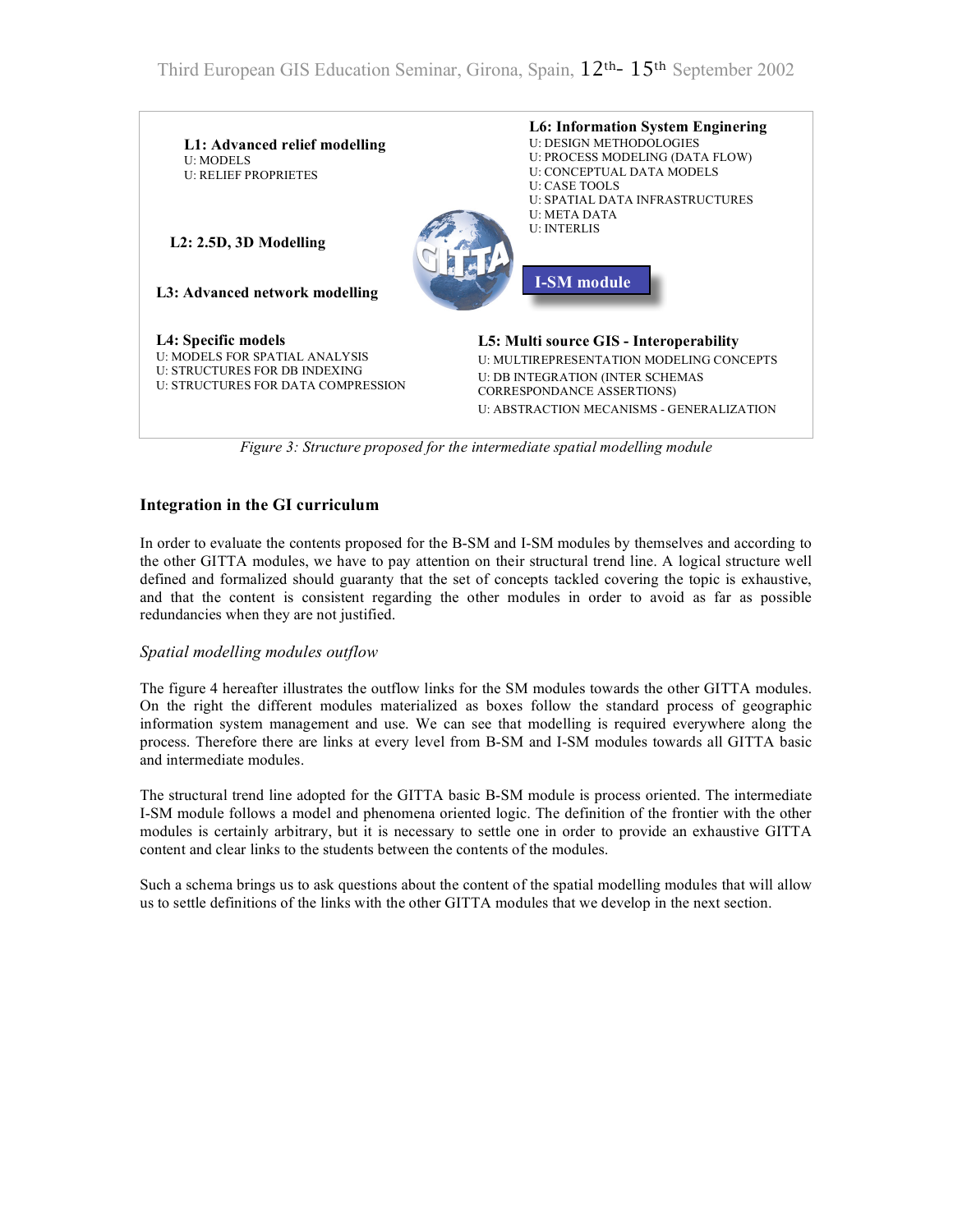

*Figure 4: Spatial modelling modules outflow*

## *Which notions in which modules?*

One of our major concerns when designing the SM modules content lies in answering the questions:

- Which notion in which module?<br>• Which notion at which level?
- Which notion at which level?

Besides the fact that a notion have to fit within the logical red line of a module, the choice of developing it in a module rather than in another one depends also on the ECTS credit affected to the modules and the complexity of the notion.

The figure 5 below provides examples of notions that may be considered as being at the frontier between several modules.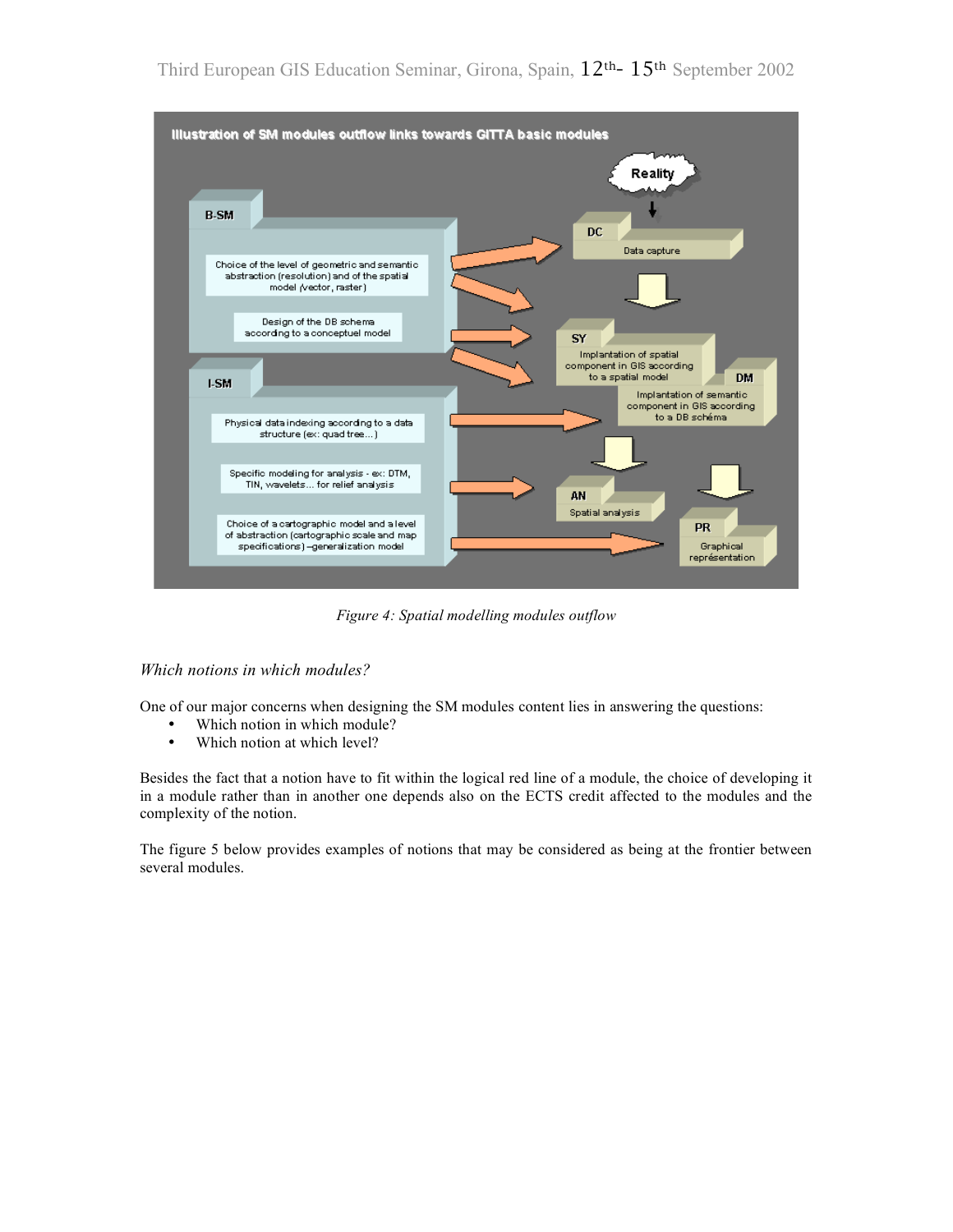

*Figure 5: Example of notions at the frontier between modules*

In the following, we take a few open questions on the place that some notions should have and try to answer for the GITTA project.

Is Network modelling in spatial modelling (SM) and spatial analysis (AN) modules?

There are a lot of possible overlaps between the AN and SM modules, as spatial analysis requires a modelling step transforming the initial data model of reality for analysis purpose. Furthermore we may say: *no spatial modelling without analysis. No spatial analysis without modelling.* In this sense it is very important to provide clear definition of the links we put between these modules. As an example, network modelling is an important spatial analysis issue. I-SM could contain route modelling while the I-AN module will present the route computation issue. The figure 6 below shows the links through the example of road network modelling and use.



*Figure 6: Links between GITTA SM and AN modules illustrated through an example*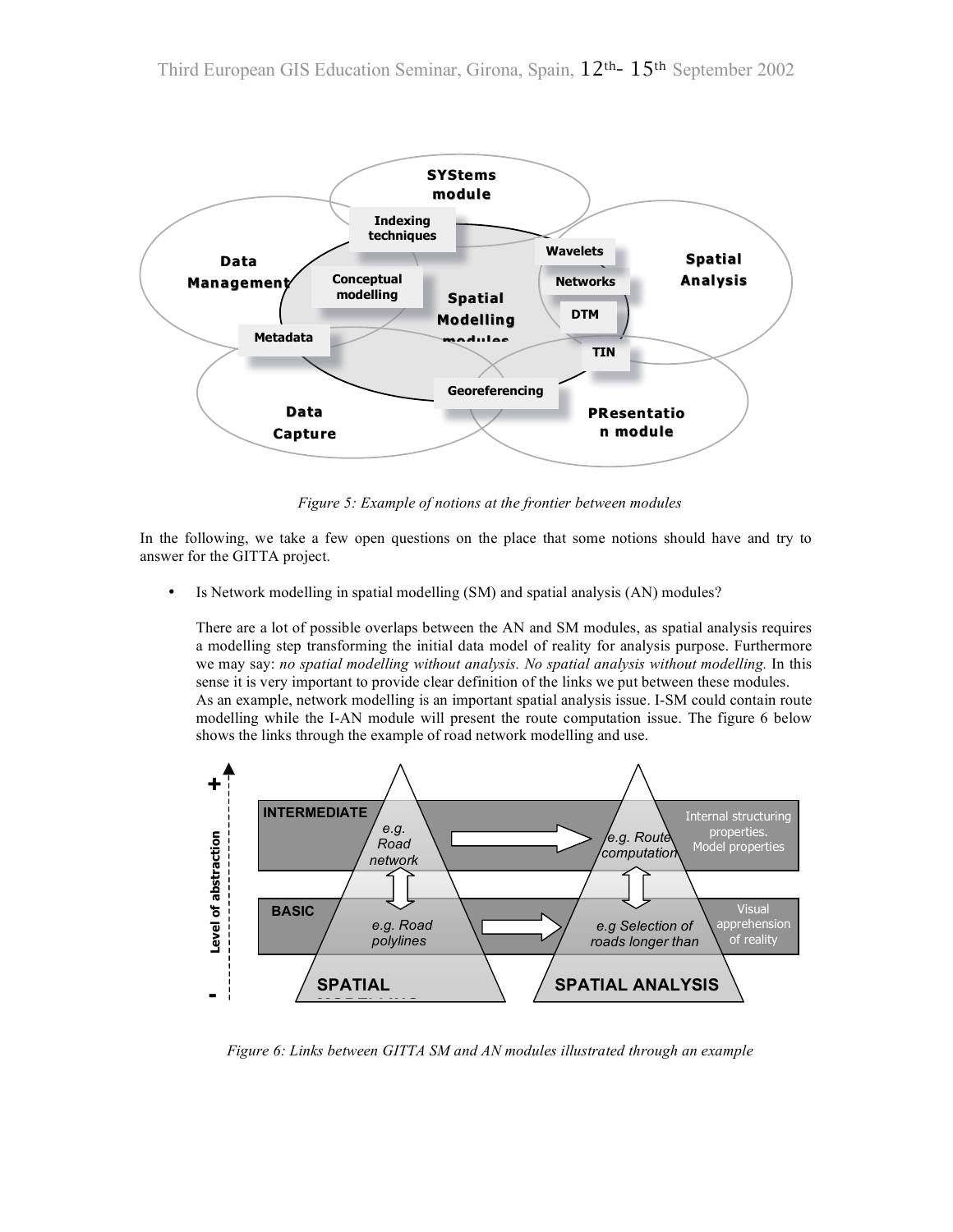• May terrain modelling be considered in SM module, in AN or in a case study, or even in the *advanced 3D GIS module?*

Another important GI notions at the frontier between SM and AN is terrain modelling, as terrain remains a feature of the territory of major importance and as it is complex to model. Furthermore some students may not take the advanced levels depending on the curriculum they are following. Thus terrain modelling has to be tackled at the basic level of GITTA, in the B-SM module dealing with basic modelling aspects (mainly Digital Terrain Models), and in the B-AN module dealing with terrain analysis problems such as slope computation. Other modelling tools such as TIN and terrain properties such as structural lines should be tackled in I\_SM while advanced terrain analysis is developed in I\_AN.

• *May techniques for representing information such as wavelets or fractals or TIN be developed in SM or AN modules?*

According to the links defined in the figure 5 above, we will treat these particular modelling techniques in the intermediate I-SM module from the modelling point of view, as a modelling tool in order to extract structuring properties of the objects for further analysis and computation to be developed in the I-AN module.

• *Should conceptual modelling be tackled in Data Management (DM) module or in spatial modelling (SM) module?*

Conceptual data modelling may be tackled in B-DM module as well as in B-SM module. It consists in structuring alphanumerical data, answering on what information is important for the application, in which spatial model… In this sense it can be considered as part of the modelling process instead of viewed as a database tool…

(Molenaar, 1995) provides a synthetic view of the levels of data modelling in the GIS design process that allows to illustrate in an adequate way the link between the B-SM and B-DM module. The figure shows that mainly spatial and conceptual modelling topics are of our concern. Logical data modelling and physical modelling should be presented in the Data Management module which is computer science oriented.



*Figure 7: Several levels of data modelling, adapted from (*Molenaar, 1995*)*

Another major reason to develop conceptual modelling in the B\_SM GITTA module lies in the ratio between ECTS credit affected to each module and the content that needs to be provided at least. The B\_SM module equals one ECTS credit unit while the B\_DM module has an affectation of half credit, which should be correct only to present mainly the logical relational model and the SQL query language.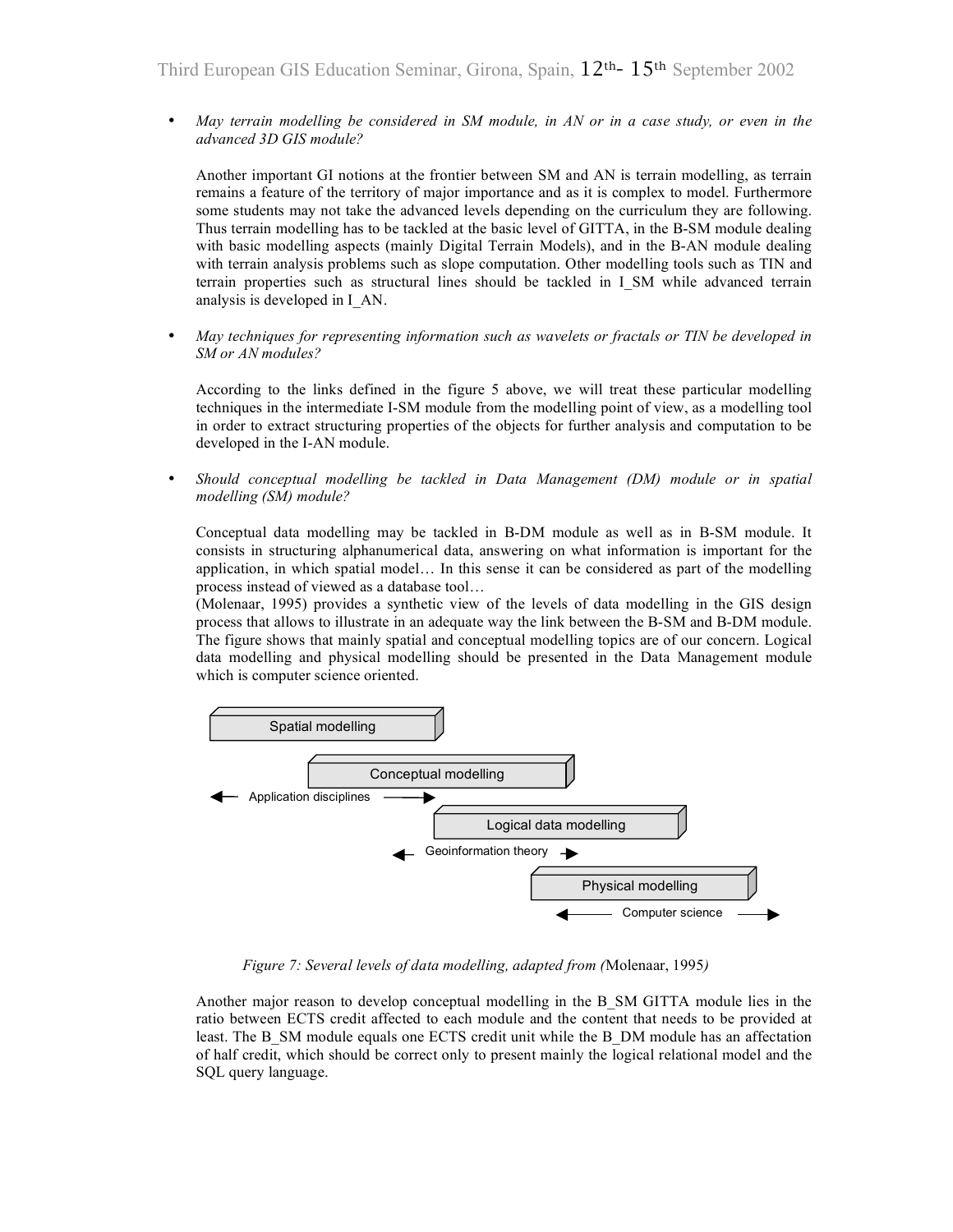• *Should indexing structures be treated in Data Management (DM) module or in spatial modelling (SM) module?*

Indexing methods are mainly devoted to DBMS optimization access to data. It may also be considered as a way of structuring spatial information from the model of reality. In this sense it could be treated as a spatial modelling aspect. According to the definition of the link that we settled, we may say that indexing is a computer science issue, as it concerns the access time optimization to the data.

• *Should georeferencing notions be presented in SM, even if there are more adequate in DC or PR modules?*

The spatial notion does not have any real meaning without the relation to a metric (location of spatial features one to each other, size of the features, etc.). In this sense, it has to be tackled in B-SM and further developed in B-DC or B-PR.

• *Metadata may be presented either in B-SM, or in B-DC or B-DM.*

Metadata may be considered as being as important as the data itself! Spatial Modelling consists in identifying spatial features. It is of prior importance to define them rigorously in order to guaranty their adequate use and exploitation. Complementary numerical information are added while inserting them in the database. In this sense, it has to be tackled in B-SM and further developed in B-DC or B-PM.

## **Conclusion**

We have seen that the particularity of SM induces that the content of the SM modules content is narrowly related to the content of the others. In this paper we brought elements of discussions in order to integrate the contents of SM basic and intermediate modules within the GITTA course structure. These elements may be structured as following:

- We have presented the structure of the GITTA basic and intermediate Spatial Modelling modules as a basis of discussions about the place of particular modelling notions during the integration phase of the content of the modules is of prior importance.
- Then we have identified the major overlapping notions of the SM modules with the other modules, especially with the AN modules which are the more strongly related.
- We have defined the links between SM modules and the other GITTA modules according their structural lines.
- Finally we have precisely settled the frontiers between SM modules and the other GITTA modules and placed each important notion we have taken as example, such as the relief issue, in the adequate GITTA modules.

Criteria that we have identified in order to allow us to assess the content of the GITTA spatial modelling modules according to the others to guaranty the exhaustivity and the consistency of the overall GIS course content may be summarized in the following points:

- What notion is in the basic and what in the intermediate level? Even if a particular notion may be tackled in a specific module devoted to it, it has to be at least mentioned in basic level in an intuitive way before being further developed and specialized in higher knowledge level.
- Is a GIS notion better placed in a module rather than in another one? The choice of the place of a notion is obviously depending on the fact that it is correctly integrated in the structure line of the module. Furthermore placing a notion in a module rather than in another